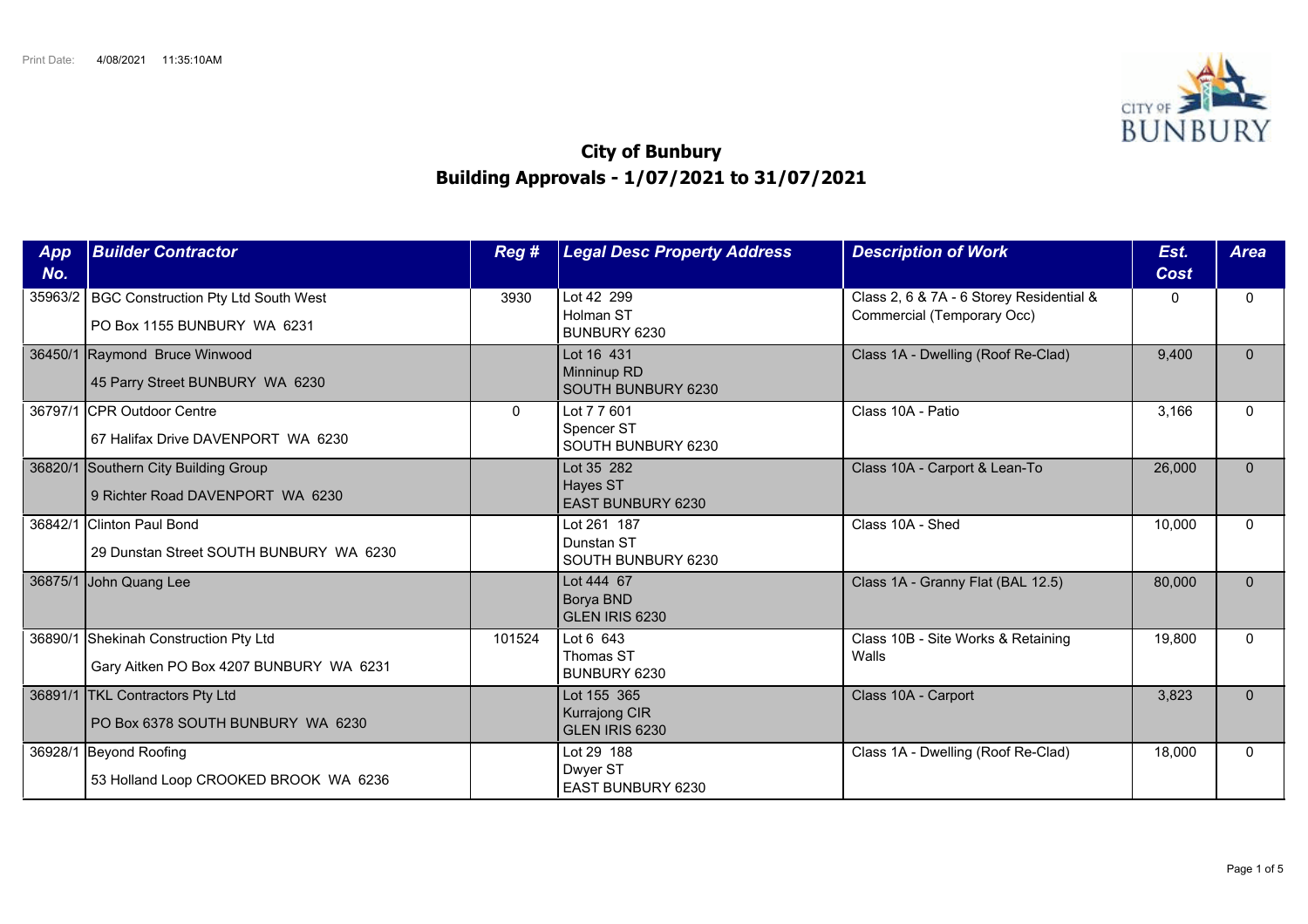| App<br>No. | <b>Builder Contractor</b>                                                  | Reg#           | <b>Legal Desc Property Address</b>                      | <b>Description of Work</b>                                    | Est.<br>Cost | <b>Area</b>  |
|------------|----------------------------------------------------------------------------|----------------|---------------------------------------------------------|---------------------------------------------------------------|--------------|--------------|
| 36931/1    | Industry Maintenance Solutions<br>56 Strickland Street BUNBURY WA 6230     |                | Lot 1 481<br>Ommanney ST<br>BUNBURY 6230                | Class 10A - Patio x 2                                         | 3,938        | $\mathbf{0}$ |
|            | 36934/1 Fuchs Steel Roofing<br>22 Stallard Place WITHERS WA 6230           |                | Lot 62 561<br>Rodsted ST<br>EAST BUNBURY 6230           | Class 10A - Patio                                             | 7,500        | $\Omega$     |
|            | 36938/1 Christopher Ian Ginbey<br>18 West Road SOUTH BUNBURY WA 6230       |                | Lot 21 693<br>West RD<br>SOUTH BUNBURY 6230             | Class 10B - Spa Pool & Pool Safety<br><b>Barriers</b>         | 5,000        | $\mathbf{0}$ |
|            | 36940/1 Outdoor World Bunbury<br>4 Halifax Drive DAVENPORT WA 6230         | $\mathbf{0}$   | Lot 69 352<br>Keddie ST<br>SOUTH BUNBURY 6230           | Class 10A - Shed                                              | 16,100       | $\mathbf{0}$ |
|            | 36941/1 Outdoor World Bunbury<br>4 Halifax Drive DAVENPORT WA 6230         | $\overline{0}$ | Lot 12 601<br><b>Spencer ST</b><br>SOUTH BUNBURY 6230   | Class 10A - Carport (South Bunbury<br>Football Club Premises) | 6,000        | $\Omega$     |
|            | 36943/1 Dale Alcock Homes South West Pty Ltd<br>PO Box 354 BUNBURY WA 6231 | 9718           | Lot 5 693<br>West RD<br>SOUTH BUNBURY 6230              | Class 1A - Dwelling                                           | 352,151      | 337          |
|            | 36944/1 Amy Turner<br>2 Crampton Avenue USHER WA 6230                      |                | Lot 457 150<br><b>Crampton AV</b><br><b>USHER 6230</b>  | Class 10A - Shed                                              | 8,000        | $\mathbf{0}$ |
|            | 36945/1 CPR Outdoor Centre<br>67 Halifax Drive DAVENPORT WA 6230           | $\mathbf{0}$   | Lot 136 718<br><b>Wollaston CR</b><br>EAST BUNBURY 6230 | Class 10A - Patio                                             | 18,804       | $\mathbf{0}$ |
|            | 36948/1 Wayne Clark                                                        |                | Lot 4 601<br>Spencer ST<br>SOUTH BUNBURY 6230           | Class 10A - Patio                                             | 5,500        | $\Omega$     |
|            | 36949/1 Shannon Wright<br>1 Bickerton Place EAST BUNBURY WA 6230           |                | Lot 63 543<br>Ramsden ST<br>EAST BUNBURY 6230           | Class 10A - Patio                                             | 6,600        | $\mathbf{0}$ |
|            | 36951/1 Harry George Hahn<br>PO Box 790 BUNBURY WA 6231                    |                | Lot 9 27<br><b>Austral PDE</b><br>EAST BUNBURY 6230     | Class 10A - Patio                                             | 1,800        | $\mathbf{0}$ |
|            | 36955/1 Willliam Adams<br>5 Brennans Way AUSTRALIND 6233                   |                | Lot $20$ 511<br>Picton RD<br>EAST BUNBURY 6230          | Class 10A - Carport x 2                                       | 2,200        | $\Omega$     |
|            | 36963/1 Richard Christopher Spivey<br>PO Box 774 BUNBURY WA 6231           |                | Lot 158 236<br>Galyung RD<br>CAREY PARK 6230            | Class 1A - Roof Re-Clad Tiles to Steel<br>(Unauthorised)      | 10,800       | $\mathbf{0}$ |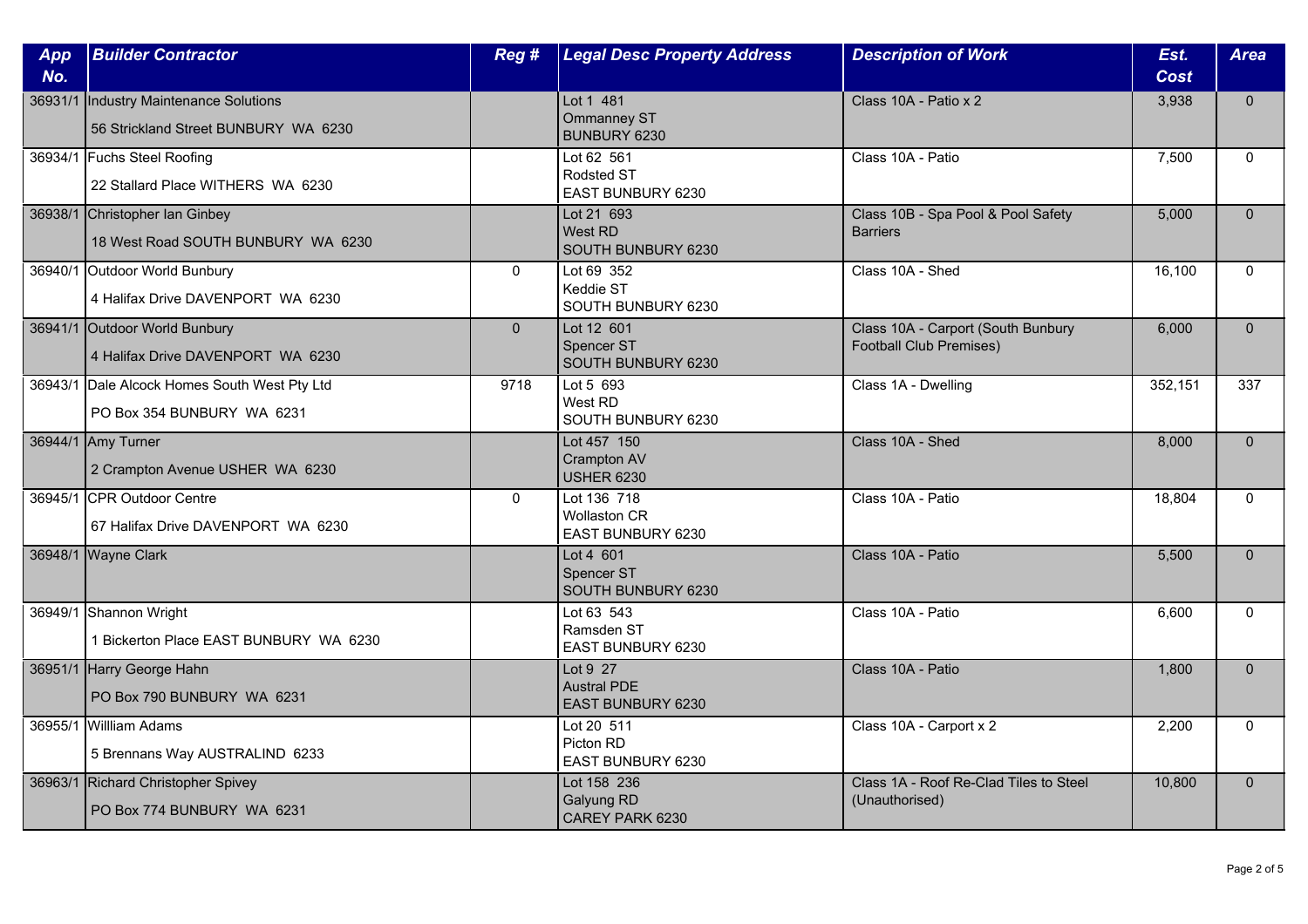| App<br>No. | <b>Builder Contractor</b>                                                           | Reg #        | <b>Legal Desc Property Address</b>                           | <b>Description of Work</b>                                        | Est.<br><b>Cost</b> | <b>Area</b>  |
|------------|-------------------------------------------------------------------------------------|--------------|--------------------------------------------------------------|-------------------------------------------------------------------|---------------------|--------------|
| 36965/1    | Major LB Pty Ltd<br>4/22 Irvine Drive MALAGA WA 6090                                |              | Lot 16 673<br>Victoria ST<br>BUNBURY 6230                    | Class 6 - Shopping Arcade Fire Damage<br>Repairs (Koombana Court) | 310,000             | $\Omega$     |
|            | 36966/1 Xpress Patio, Sheds & Powdercoaters<br>2/64 Halifax Drive DAVENPORT WA 6230 |              | Lot 86 699<br>White ST<br>EAST BUNBURY 6230                  | Class 10A - Patio                                                 | 7,880               | $\Omega$     |
|            | 36968/1 Outdoor World Bunbury<br>4 Halifax Drive DAVENPORT WA 6230                  | $\mathbf{0}$ | Lot 1 1 338<br>Joel CR<br>SOUTH BUNBURY 6230                 | Class 10A - Carport                                               | 9,400               | $\mathbf{0}$ |
|            | 36969/1 Forge Civil<br>3 McCombe Road DAVENPORT WA 6230                             |              | Lot 164 601<br>Spencer ST<br>SOUTH BUNBURY 6230              | Class 10B - Retaining Wall &<br><b>Earthworks</b>                 | 15,000              | $\mathbf{0}$ |
|            | 36970/1 Dale Alcock Homes South West Pty Ltd<br>PO Box 354 BUNBURY WA 6231          | 9718         | Lot 74 901<br>Moonlight DR<br>GLEN IRIS 6230                 | Class 1A - Dwelling                                               | 324,410             | 272          |
|            | 36971/1 Paul Joseph Murphy<br>9A Hardey Terrace PEPPERMINT GROVE BEACH<br>WA 6271   |              | Lot 46 100<br><b>Cantwell CT</b><br><b>EAST BUNBURY 6230</b> | Class 1A - Dwelling (Alts & Adds) Class<br>10A - Garage           | 115,000             | $\Omega$     |
| 36973/1    | Glen Francis Fitzgerald<br>PO Box 407 BUNBURY WA 6231                               |              | Lot 314 139<br>Cooke ST<br>SOUTH BUNBURY 6230                | Class 10B - Retaining Wall<br>(Unauthorised)                      | 15,000              | $\mathbf{0}$ |
|            | 36974/1 Steven Sylvester Gann<br>14 Vera Place DARDANUP WA 6236                     |              | Lot 3 312<br>Hoylake AV<br>SOUTH BUNBURY 6230                | Class 1A - Dwelling (Roof Re-Clad)                                | 11,078              | $\mathbf{0}$ |
|            | 36976/1 Tangent Nominees Pty Ltd<br>242 Leach Highway MYAREE WA 6154                |              | Lot 7 947<br>Canter CCT<br>SOUTH BUNBURY 6230                | Class 1A - Dwelling                                               | 230,689             | $\Omega$     |
|            | 36977/1 Tangent Nominees Pty Ltd<br>242 Leach Highway MYAREE WA 6154                |              | Lot 8 947<br><b>Canter CCT</b><br>SOUTH BUNBURY 6230         | Class 1A - Dwelling                                               | 230,742             | $\Omega$     |
|            | 36979/1 Bradley Allen Squire<br>3 Forrest Street PINJARRA WA 6208                   |              | Lot 152 701<br>Wilkerson WY<br>WITHERS 6230                  | Class 1A - Dwelling (Roof Re-Clad<br>Unauthorised)                | 4,500               | $\mathbf{0}$ |
|            | 36982/1 Liftoff Solutions<br>5/33 Dellamarta Road WANGARA WA 6065                   |              | Lot 25 673<br>Victoria ST<br>BUNBURY 6230                    | Class 10B - Illuminated Signage (AMD)                             | 19,000              | $\Omega$     |
|            | 36983/1 Redink Homes South West<br>40/23-25 Casuarina Drive BUNBURY WA 6230         | 12049        | Lot 714 889<br><b>Bow ST</b><br>GLEN IRIS 6230               | Class 1A - Dwelling                                               | 215,183             | 202          |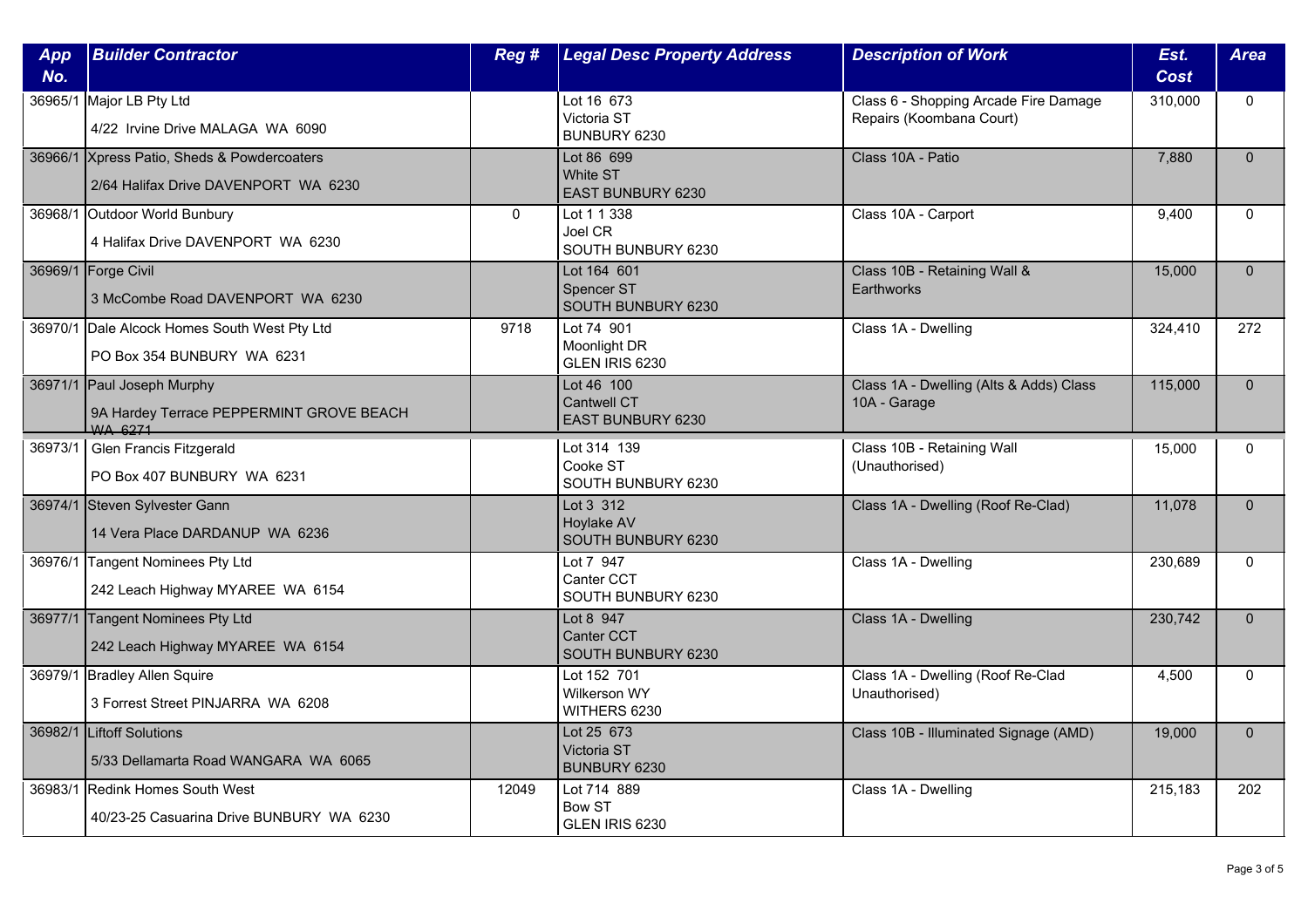| App<br>No. | <b>Builder Contractor</b>                                                                          | Reg#  | <b>Legal Desc Property Address</b>                    | <b>Description of Work</b>                                         | Est.<br><b>Cost</b> | <b>Area</b>  |
|------------|----------------------------------------------------------------------------------------------------|-------|-------------------------------------------------------|--------------------------------------------------------------------|---------------------|--------------|
| 36984/1    | Industry Maintenance Solutions<br>56 Strickland Street BUNBURY WA 6230                             |       | Lot 60 902<br>Sanders PDE<br>GLEN IRIS 6230           | Class 10A - Shed                                                   | 12,518              | $\mathbf{0}$ |
| 36987/1    | <b>Rohan Barnett Lane</b><br>11 Bryant Close EAST BUNBURY WA 6230                                  |       | Lot 154 86<br><b>Bryant CL</b><br>EAST BUNBURY 6230   | Class 10A - Patio (Unauthorised)                                   | 2.000               | $\Omega$     |
|            | 36989/1 Plunkett Homes<br>PO Box 55 BUNBURY WA 6231                                                | 7995  | Lot 1140 524<br>Possum WY<br>COLLEGE GROVE 6230       | Class 1A - Dwelling                                                | 283,014             | 213          |
|            | 36990/1 Plunkett Homes<br>PO Box 55 BUNBURY WA 6231                                                | 7995  | Lot 1 539<br>Queensbury ST<br>SOUTH BUNBURY 6230      | Class 1A - Dwelling                                                | 198,849             | 150          |
|            | 36991/1 RJ Milne Homes<br>22 Forrest Street EAST BUNBURY WA 6230                                   |       | Lot 1 1 601<br>Spencer ST<br>SOUTH BUNBURY 6230       | Class 5 - Commercial (Upgrade Existing<br>Toilet - Tenancy 1)      | 32,500              | $\Omega$     |
| 36992/1    | Coast Enterprises Pty Ltd T/A Challis Builders<br>5/29 Bonnefoi Boulevard BUNBURY WA 6230          | 10943 | Lot 38 601<br>Spencer ST<br>SOUTH BUNBURY 6230        | Class 6 - Shop (Fitout) Terry White<br>Chemmart                    | 404,448             | $\Omega$     |
|            | 36993/1 Ian Drummond<br>45 Hamilton Road DONNYBROOK WA 6239                                        |       | Lot 1 673<br>Victoria ST<br>BUNBURY 6230              | Class 10A - Verandah / Canopy x 3 (Part<br>B of Stage 4)           | 17,500              | $\mathbf{0}$ |
|            | 36994/1 D Prosser Holdings Pty Ltd T/A Prosser Built<br>11 Mummery Crescent EAST BUNBURY WA 6230   |       | Lot 30 615<br>Stirling ST<br>BUNBURY 6230             | Class 5 - Offices Facade Upgrade<br>Internal Fitout & Roof Re-Clad | 150,000             | 482          |
|            | 36995/1 BG & CR Grieve & Dissoudre Pty Ltd T/A BG Grieve<br>Builder<br>PO Box 1727 BUNBURY WA 6231 |       | Lot 500 22<br><b>Ashford PL</b><br>SOUTH BUNBURY 6230 | Class 1A - Dwelling (Alts & Adds)                                  | 850,000             | $\Omega$     |
| 36998/1    | <b>Industry Maintenance Solutions</b><br>56 Strickland Street BUNBURY WA 6230                      |       | Lot 127 206<br>Eulalia ST<br>CAREY PARK 6230          | Class 10A - Patio                                                  | 7,678               | $\mathbf{0}$ |
|            | 36999/1 Allwest Metal Designs<br>103 Hornibrook Road DALYELLUP WA 6230                             |       | Lot 7 46<br>Beach RD<br>SOUTH BUNBURY 6230            | Class 10A - Carport                                                | 7,215               | $\mathbf{0}$ |
|            | 37003/1 West Coast Shade Pty Ltd<br>PO Box 384 SOUTH FREMANTLE WA 6162                             |       | Lot 613 400<br>Maiden Park RD<br>WITHERS 6230         | Class 10B - Shade Sails x 3 (Maidens<br>Reserve)                   | 21,945              | $\Omega$     |
|            | 37004/1 Paul Ernest Marchant<br>91 Hayes Street EAST BUNBURY WA 6230                               |       | Lot 3 3 277<br><b>Harrison PL</b><br>BUNBURY 6230     | Class 10A - Replacement Carport x 2<br>(Units $3$ to $8$ )         | 51,650              | $\mathbf{0}$ |